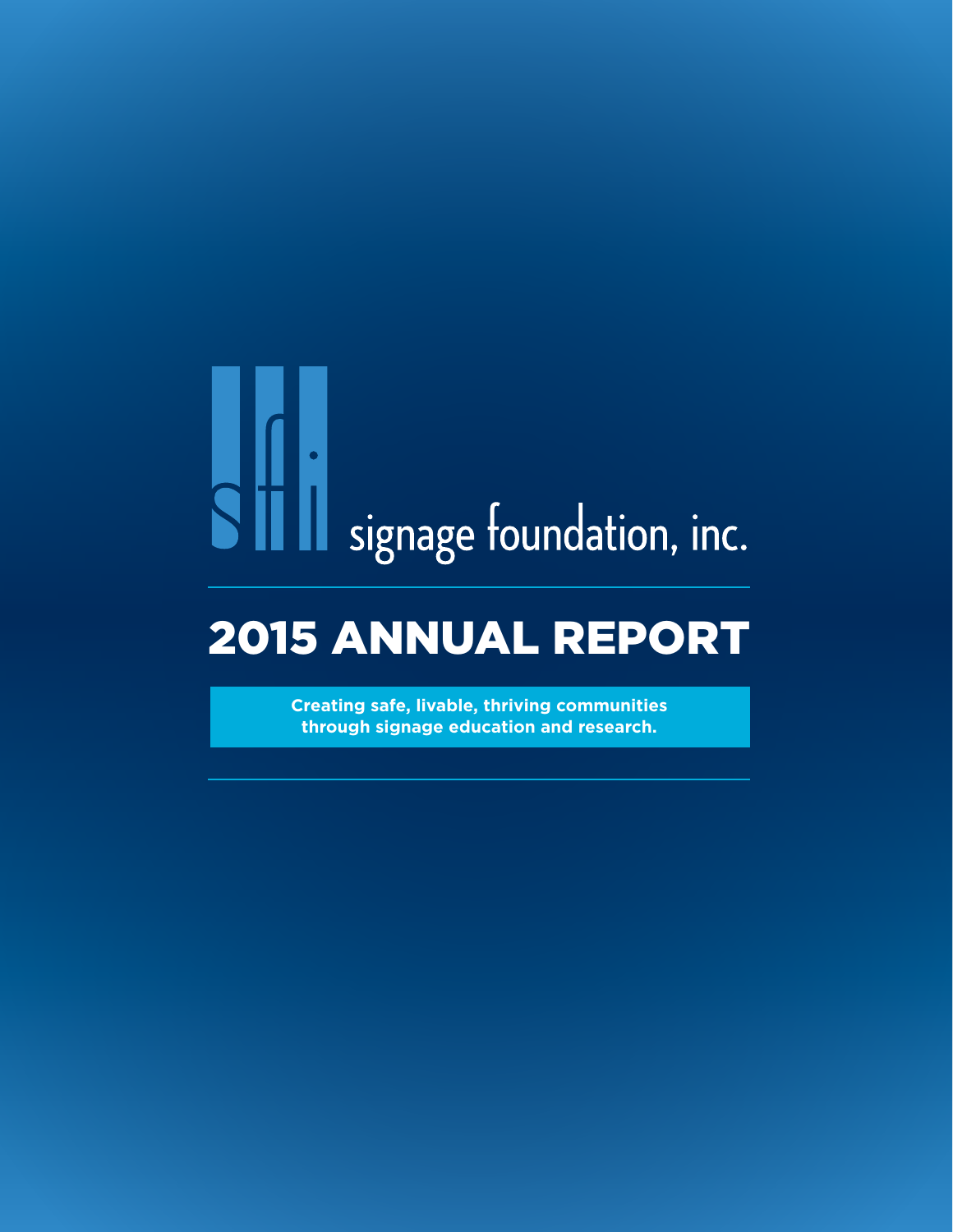





#### RESEARCH EDUCATION COMMUNITY

The Signage Foundation, Inc. (SFI) promotes and supports multi-disciplinary sign education and research for the betterment of communities and society.

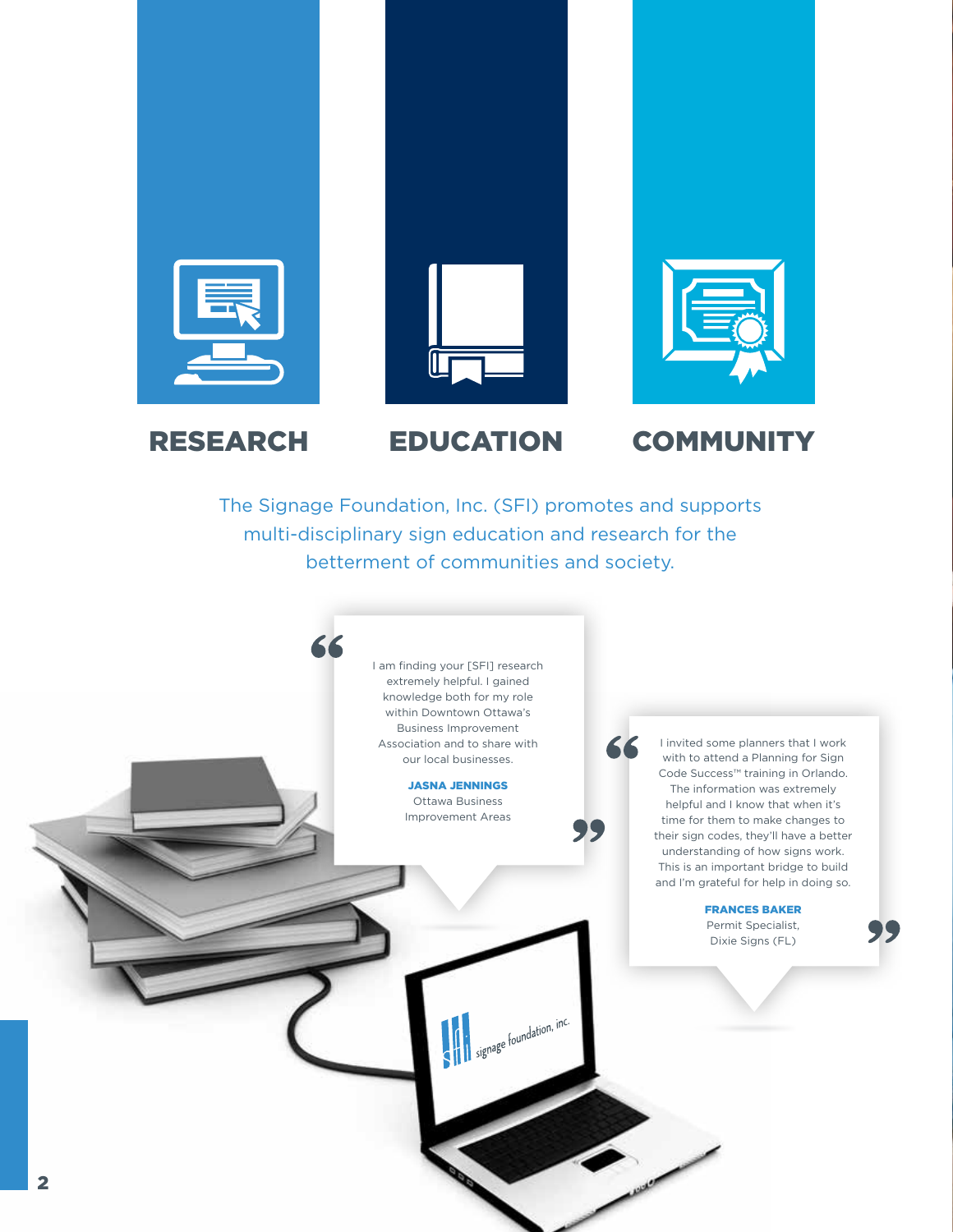### COMMUNITIES BUILDING STRONGER

Dear Signage Foundation Supporter:

Credit for the Signage Foundation's success throughout 2015 is due to you. Your support and dedication has helped SFI successfully fund research reports written by diverse groups of academics and researchers specializing in design, art, architecture, urban planning, engineering, marketing and law.

These unique and timely reports were used to promote and support appropriate sign code legislation and regulations, guide communities in drafting new sign codes, help plan and implement city-wide wayfinding systems, and educate urban planners on a variety of sign-related issues and best practices.

SFI's success comes through the involvement of supporters like you who provide monetary contributions, in-kind donations, connections and time. We are pleased to present the Signage Foundation's Annual Report 2015 to help you see the results of your generosity:

New research published proves signs are necessary for vibrant communities **Sign industry education provided** to thousands of urban planners and local officials Multi-disciplinary relationships created with leaders in academia who incorporate signage education into curricula

Powerful partnerships forged with key organizations such as the Academic Advisory Council for Signage Research and Education, American Institute of Architects, American Planning Association, International Downtown Association, International Sign Association, Society for Experiential Graphic Design, United States Sign Council and more

We are proud to serve you and grateful for the leadership of our board, committees and donors who have made the sign and graphics industry a vital part of the economy. Together, we will continue to grow the understanding of a sign's importance to businesses and communities. On behalf of the SFI Board of Directors, we extend our deepest appreciation.

We look forward to even more outstanding progress in 2016 and beyond.

Sincerely,



Duane Laska President



Sapna Budev Executive Director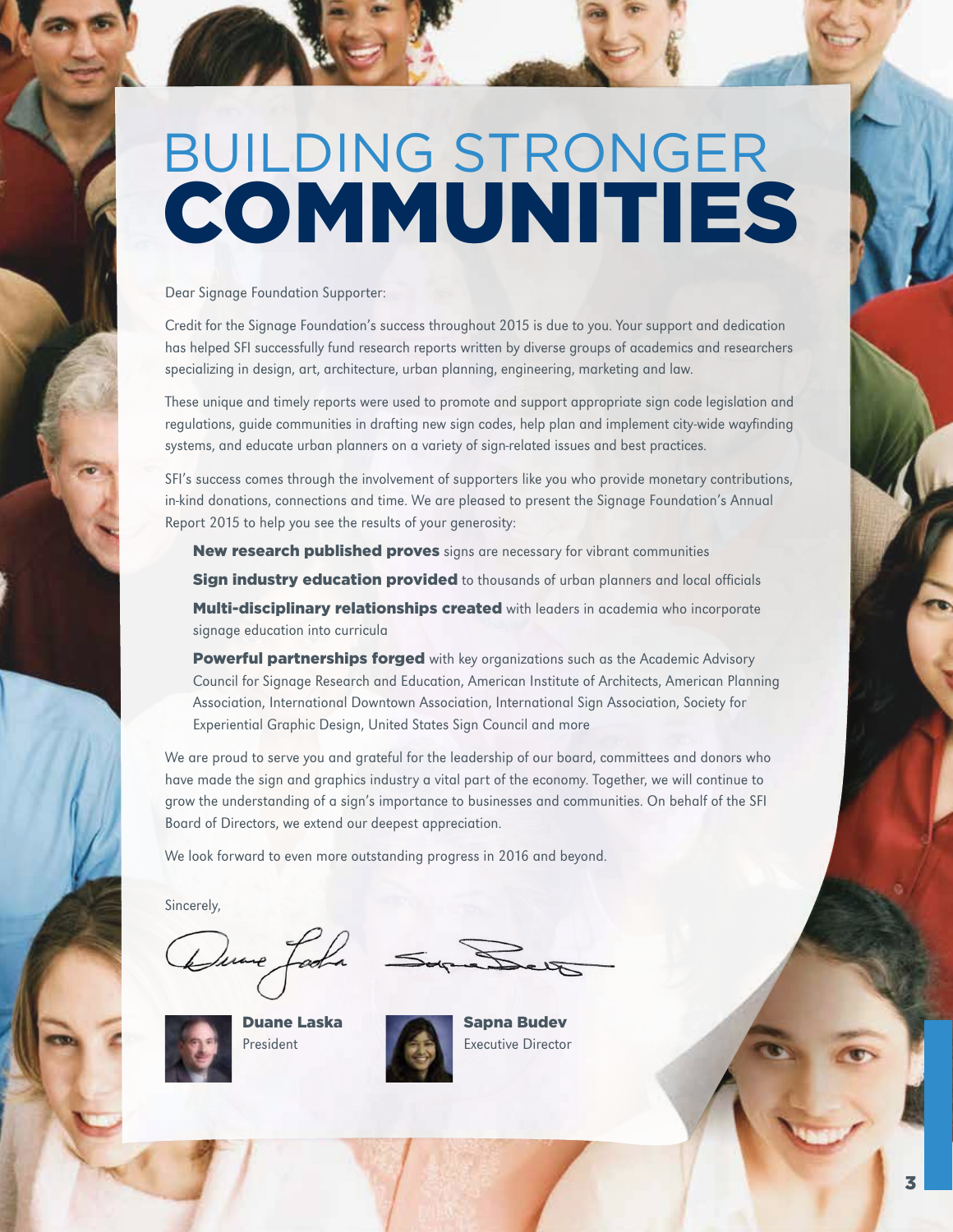### WE ARE WHO

signage foundation, inc.

Established in 2006 as a tax-deductible 501(c)(3) corporation, the Signage Foundation works for the public good to provide evidence-based research and education on issues such as sign codes, traffic safety, best practices in sign design, wayfinding guidelines, and economic growth and vitality. The Foundation is supported by the generosity of the sign and graphics industry, corporate sponsors and private contributors who are united by the belief that education and research improve and advance the safety, livability, and prosperity of communities and cities. To learn more about the good works of SFI, visit www.thesignagefoundation.org.

### ARE GOING WHERE WE

In 2015, with the prominence of the Foundation growing and an increased demand for research and education, the SFI Board of Directors retained a full-time executive director, Sapna Budev, and a part-time program assistant, Emmalee Denkler. Sapna and Emmalee are charged with advancing the Foundation through a robust research agenda, collaborative relationships and curriculum advancement within academia.

#### SFI couldn't be in a stronger position to drive the industry forward and forge new partnerships for growth!



#### **Sapna Budev, SFI Executive Director**

Sapna Budev is already deeply engrained in the mission of SFI with a passion and background in collaborative, evidence-based research for the sign and graphics industry.

She brings more than a decade of work in the sign and graphics industry as the former director of strategic initiatives for International Sign Association. And in recent years, she worked in collaboration with the Signage Foundation to spearhead the development of the Urban Wayfinding Planning and Implementation Manual, the History and Evolution of Typography, and Signs and the Downtown Experience. Her outreach has resulted in the education of over 5,000 architects, urban planners, experiential graphic designers and downtown developers.

To contribute ideas to our research agenda, volunteer your service or to contribute financially to support SFI's valuable programs, please contact Sapna at sapna@thesignagefoundation.org or (703) 778-8095.

#### SIGNAGE FOUNDATION BOARD OF TRUSTEES

CHAIRMAN OF THE BOARD Duane Laska, President, North Shore Sign

SECRETARY/TREASURER John Yarger, President, North American Signs

#### DIRECTORS

**Mike Kesti, New Product & Technology** Development Laboratory Manager for Films, Inks and Illuminated Signage Products, 3M

Ted Kiper, Founding Principal, Cardosi Kiper Design Group

Wendy E. Moeller, AICP, Principal and Owner, Compass Point Planning

Wade Swormstedt, Executive Director, Foundation for the Advancement of the Sign Industry

Judy Walton, Senior Tenant Sign Manager, Premium Outlet portfolio of Simon Property Group

EXECUTIVE DIRECTOR Sapna Budev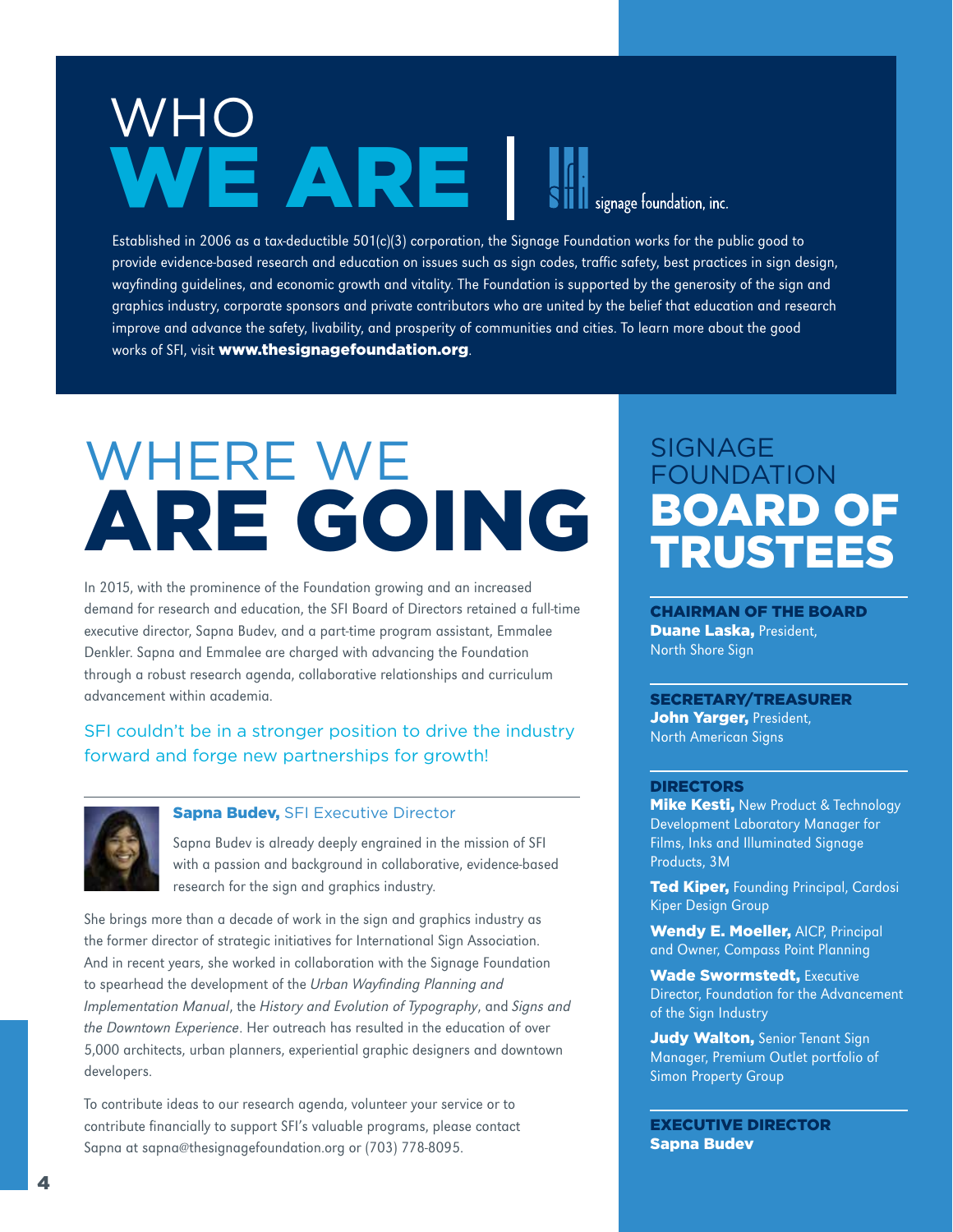#### Hello.

You've probably noticed that this page looks different from all the others. We realized that sometimes the best thing for a simple message is simplicity.

And the message on this page is as simple as it is important.

#### Support the Signage Foundation, please.

Because sometimes these things just need to be said. No elaborate design cues. No gentle hints. Just a polite, genuine and justified "ask."

Your support will help the Signage Foundation to do all it can do, every day, to create safe, livable, thriving communities through sign education and research. We know that \$10,000 donations can fund research that will dramatically improve sign codes throughout the country, greatly expand research facilities and create dozens of new education programs. Needless to say, we encourage and welcome that level of philanthropy.

But flip ahead to the last page and you can see our thank you to all our contributors, of any amount. Every single donation helps us, and we are grateful for every one. Every donation received, whether it's \$50 or \$500 or \$50,000, takes us one step closer to creating an environment where businesses grow and communities thrive through optimal sign practices.

Matching grants often help to double or triple your donation. A regular, monthly donation gives us a solid baseline income for costs such as outreach materials. And it's not just that many small donations quickly start to add up. Putting them to use raises our profile and attracts even more funding.

#### Please donate at www.givetoSFI.org.

Thank you, on behalf of everyone at the Signage Foundation.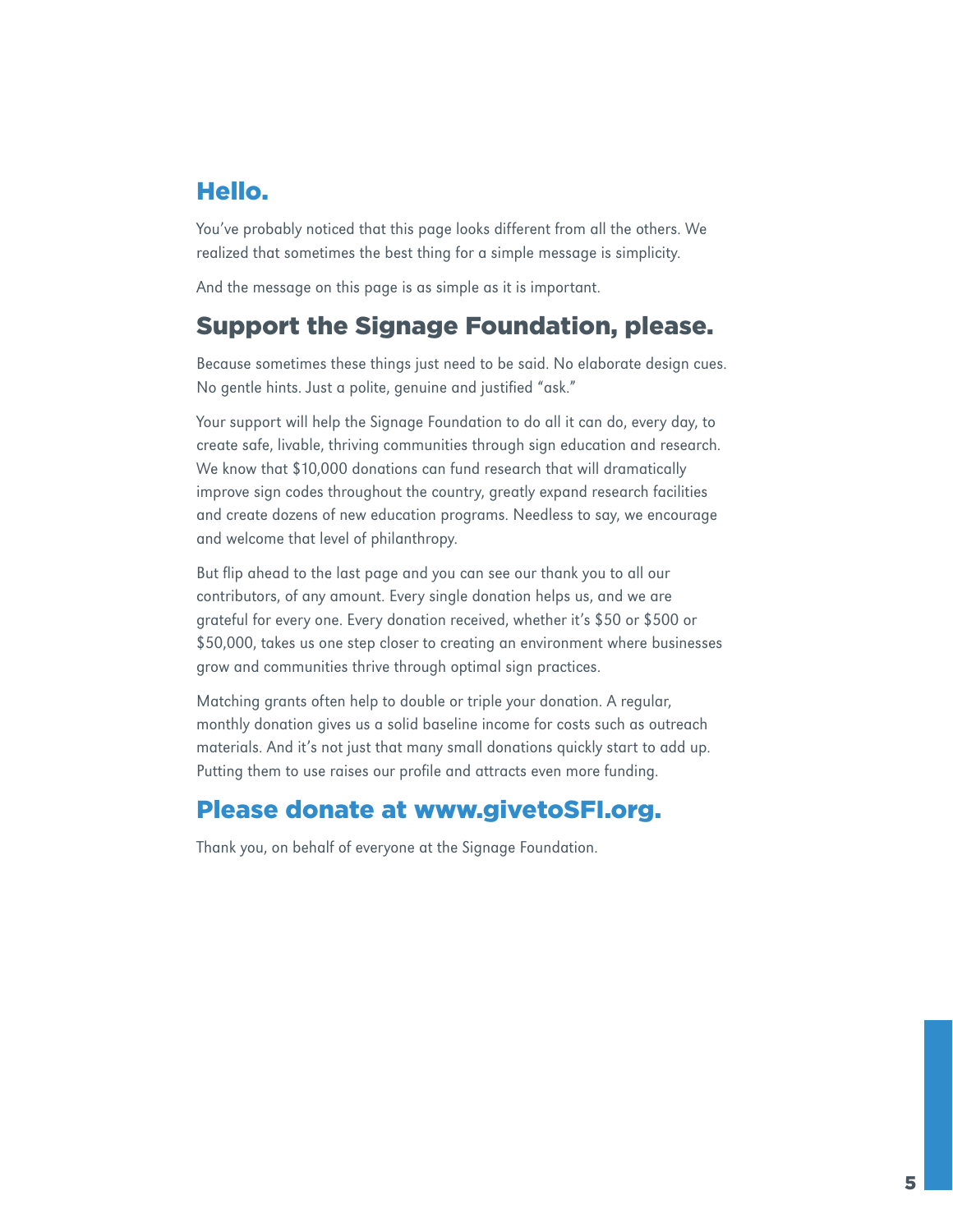### THROUGH RESEARCH REALIZING PROGRESS

Research is vital in conveying the symbiotic relationship of good signs and thriving communities to planners and local officials. The data and findings in SFI research are used every day to combat uninformed sign regulation.

The work conducted in 2015 further builds the library of research that has improved the safety, economic prosperity and attractiveness of hundreds of communities. Such landmark research includes: the epic Economic Value of Signs, the groundbreaking Urban Wayfinding Planning and Implementation Manual, the unmatched Signs and the Downtown Experience, and the illuminating EMC brightness studies, amongst many other reports on consumer perception, sign placement and conspicuity, brand identity, sign codes and much more.

SFI worked hard in 2015 to analyze and communicate the benefits of signage through the development of several key research initiatives:

#### Best Practices in Regulating Temporary Signage

The guide, developed by prominent planner Wendy Moeller, in collaboration with Cleveland State University, offers tips on creating codes that balance the importance of temporary signs to businesses and community groups while maintaining aesthetics.

#### Illuminated vs. Non-Illuminated Signage: Economic Impact of Illumination

This research, conducted by Villanova University, examines the business impact of lighted signs as compared to unlit signs. Businesses were found to rely on illuminated signage for branding, advertising and communication — even when the store itself is closed.

#### Signs and the Downtown **Experience**

This research, conducted by the Fashion Institute of Technology, found a greater reception for sign size, diversity and messaging in urban areas and an acceptance of digital signs that conveyed clear, legible information and important content, and were architecturally integrated.

#### LOOKING AHEAD TO 2016

SFI is already working on important research that will be released throughout 2016, including:





Practices to Increase Return on Investment



Wayfinding

ᄩ脯

Urban Sign Codes

#### BY THE NUMBERS…



people represented by the more than 4,000 planners trained using SFI resources



cities that have adopted portions of SFI's "Night-Time Brightness Recommendations" as part of their codes

Digital Print Trends & Technologies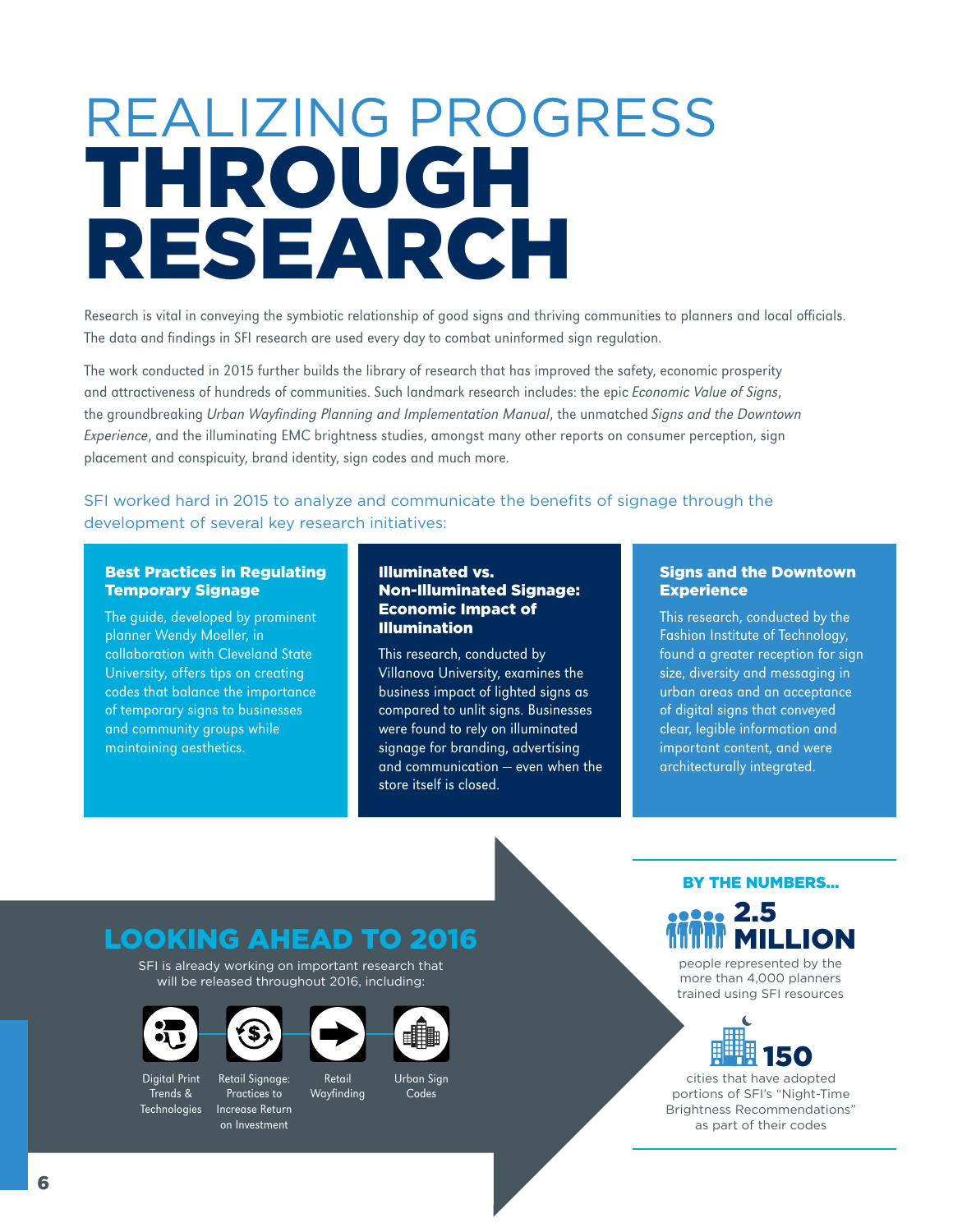### OPPORTUNITY SEIZING THE

When the U.S. Supreme Court issued its first sign code ruling in two decades, Reed v. Town of Gilbert, many communities had to make changes to become compliant. SFI developed a number of resources to help these communities understand more about the ruling and the importance of developing reasonable sign codes.

The 2015 release of SFI's Best Practices in Regulating Temporary Signage was updated to include the current ruling. SFI partnered with the International Sign Association to work with APA chapters throughout the country, hosting webinars and local workshops to help planners understand Reed's implications on current codes and ensuring they had the right information to react to the ruling.



1,300 PLANNERS

educated on *Reed* in person or via webinars in 2015



#### 4,612 PLANNERS AND LOCAL OFFICIALS

received SFI-produced materials on the *Reed* ruling

I found the research and webinar on *Reed* to be very helpful in distinguishing what should and should not be in the sign code for the city I work for. Due to this information, I was able to determine many areas that could be challenged and now feel as though I have the information to make the changes that get the same result the city would like without the potential challenges.

> BRETT ANGELL City of Andover, MN

#### LOOKING AHEAD…

The *Reed* case will continue to be the focus of SFI-sponsored planner education and trainings throughout 2016, including a session at the APA National Conference where SFI board member Wendy Moeller will be a key presenter.

The city planners and council took an absolute 180-degree reversal on their push for no more pole signs and restrictions on electronics and are now looking for ways to make their sign code much more flexible and supportive of business. If I hadn't been there myself, I wouldn't have believed it.

> JEFF YOUNG YESCO (UT)

> > 7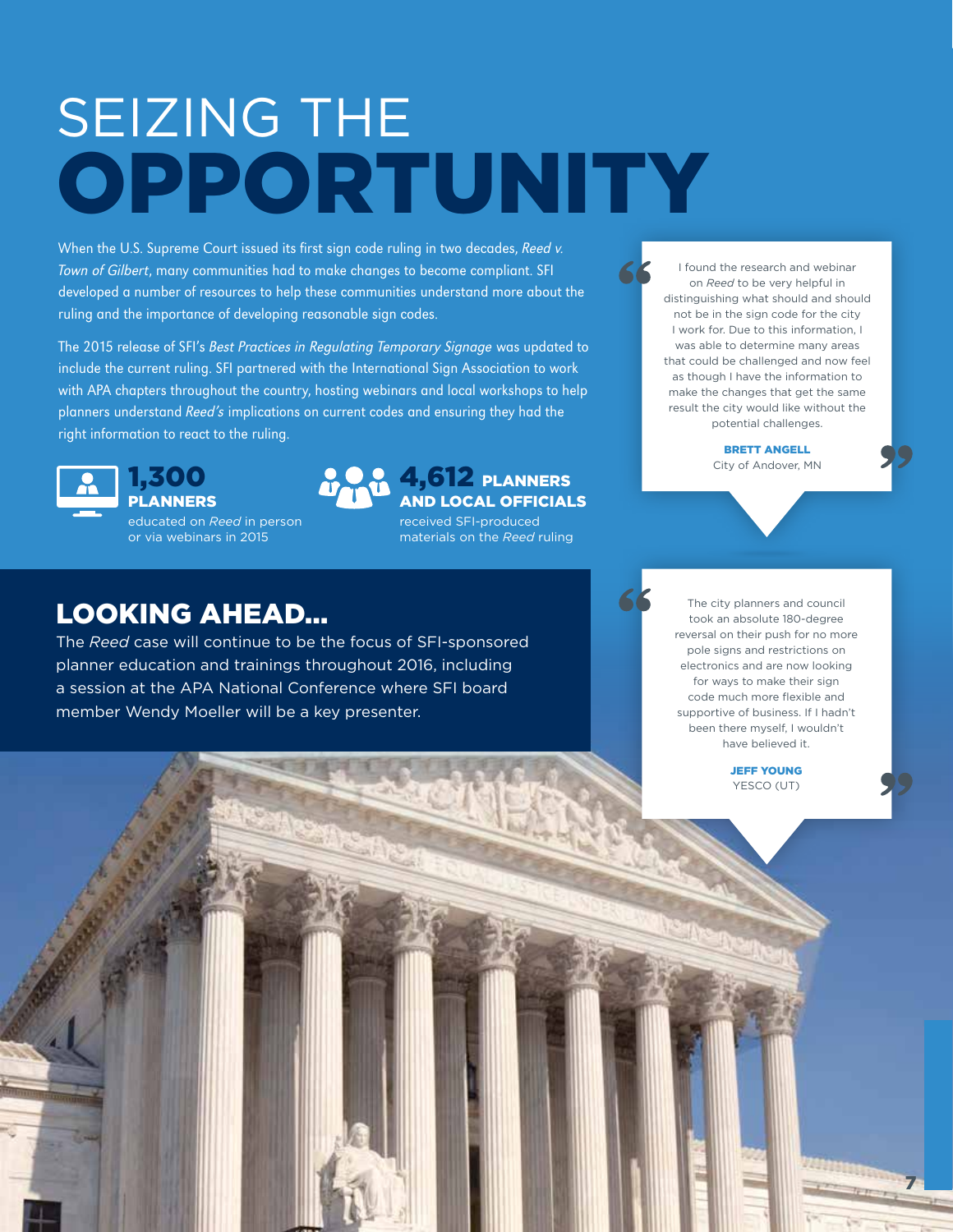### **PTNERSH** FORGING STRONG

No organization is an island and SFI is no exception. As successful as we are in research and education efforts, the power of partnerships has exponentially expanded our reach to groups we might not have otherwise been able to instruct and influence.

One of our most valuable and successful services involves growing and improving relationships with planner communities. Our sign code strategy has evolved considerably in recent years to find common ground and increase collaboration, resulting in a more positive relationship with the planner community and measurable changes in the perception of how sign codes are impacting small business and the vitality of local communities.

#### The following are just some of the partners SFI is working with to create prosperous communities:

#### ACADEMIC ADVISORY COUNCIL FOR SIGNAGE RESEARCH AND EDUCATION (AACSRE)

SFI has worked for seven years to build a comprehensive, collaborative network within academia. This coalesced with AACSRE the formal establishment of AACSRE.

AACSRE encourages and facilitates cross-disciplinary dialogue on signage research needs. AACSRE is made up of 17 leading academic institutions who help guide the SFI research agenda and introduce signrelated graduate programs within colleges of design, art, architecture, engineering, business and law. The council is chaired by Dr. Dawn Jourdan (University of Oklahoma) and vice-chair Dr. Gene Hawkins (Texas A&M and TTI).

#### AMERICAN INSTITUTE OF ARCHITECTS (AIA)

The AIA represents 83,000 architects. SFI THE AMERICAN INSTITUTE has worked closely with AIA as well as its OF ARCHITECTS state affiliates to present current research on ADA codes, wayfinding, brand identity and retail signage. Renowned architect Martin Treu presented at the SFI annual academic conference saying, "It is time to reconsider on-premise signs not as boorish intruders in the commercial landscape, but as essential contributors."

#### AMERICAN PLANNING ASSOCIATION (APA)

The APA represents more than 35,000 planners. Planners attending local/state/regional meetings of the APA learned valuable information about signs and how to craft sign codes in meaningful ways that contribute to thriving communities. In 2015, these presentations were made to planners in Arizona, Ohio, Georgia, Maine, Idaho and Michigan, and to the regional chapters serving Missouri, Kansas, Oklahoma and Arkansas, as well as Maine, New Hampshire and Vermont.

#### INTERNATIONAL DOWNTOWN ASSOCIATION (IDA)

SFI's development of Signs and the Downtown Experience opened the door for a partnership with the International Downtown Association. IDA is a world leader and champion for vital and livable urban centers, and SFI's research is used by its network of diverse practitioners to foster community building. In November 2015, SFI's Executive Director was appointed as Co-Chair of IDA's Top Issues Research Council a position awarded to only 12 IDA thought leaders.

#### INTERNATIONAL SIGN ASSOCIATION (ISA) AND ITS AFFILIATED ASSOCIATIONS

SFI has always had the committed support of ISA and its Affiliated Associations. This INTERNATIONAL SIGN ASSOCIATION partnership is a synergistic relationship that has

made significant progress in improving the regulatory environment for on-premise signage. ISA is able to use the research developed by SFI and its academic partners to prove the economic value of signage and help local officials understand key technologies, which are often over regulated.

The jointly sponsored Planning for Sign Code Success™ workshops are proof that education works. The 2015 day-long training sessions took place in seven cities throughout North America — the planners attending these events represent communities with a total population of over 100 million.

#### SOCIETY FOR EXPERIENTIAL GRAPHIC DESIGN (SEGD)



SEGD members develop static and digital wayfinding systems, signage, environmental graphics, exhibition content, multimedia installations, public art, user interfaces and branded/corporate environments. The

foundation has a long, mutually beneficial relationship with SEGD and its members. The first collaborative effort of the two organizations resulted in the Urban Wayfinding Manual, which remains the single most downloaded piece of research in SFI's extensive library. SEGD members often serve on research advisory councils and contribute case studies to supplement SFI's findings.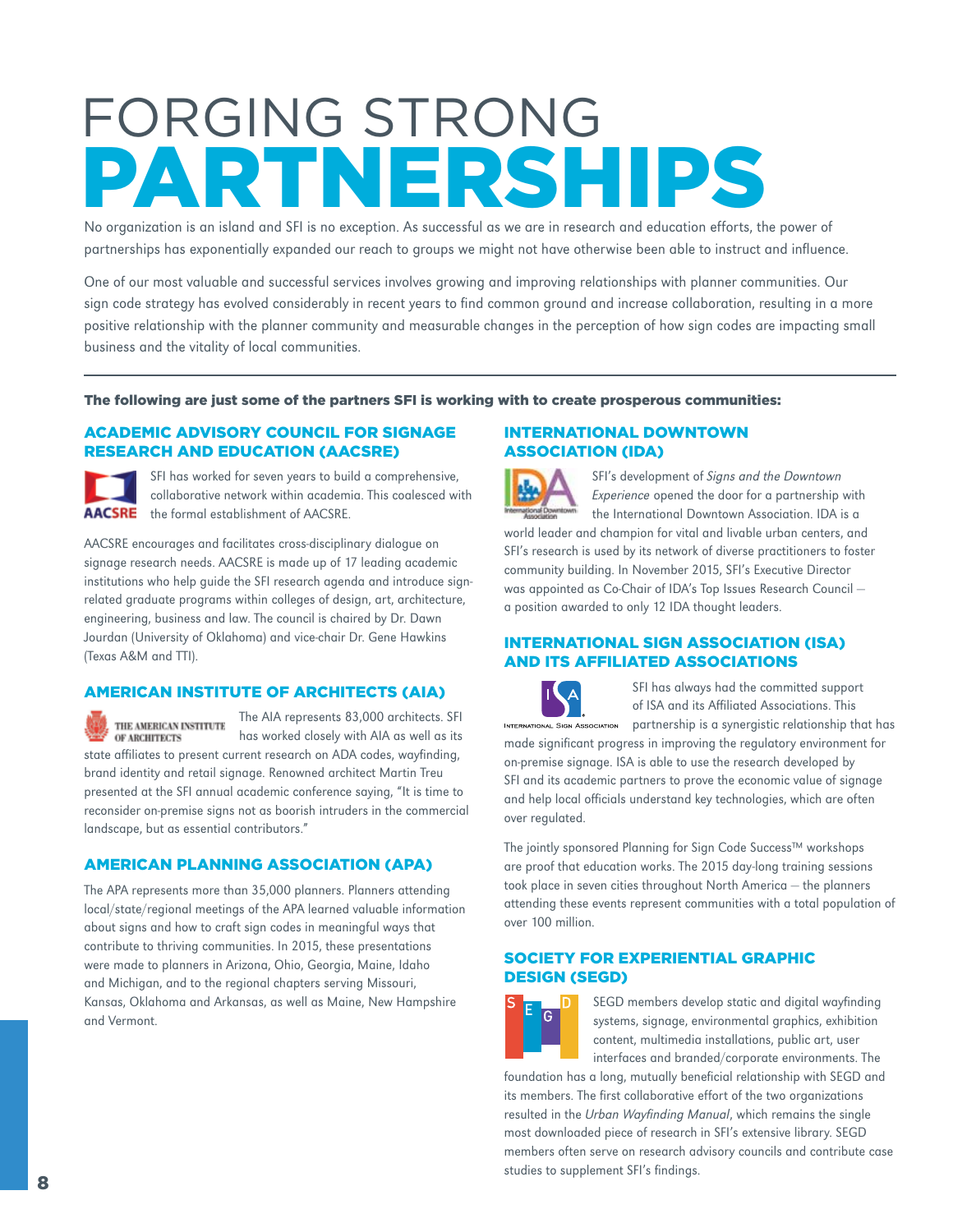

#### SFI MODEL SIGN CODES IN NEWPORT NEWS

There is nothing like the confidence that comes from going into a dispute knowing that the facts are on your side. When Mike Burnett, estimator and former owner of SignMedia Inc. in Hampton, VA, heard that the city of Newport News was considering significant sign code changes, he immediately began gathering the facts. With a meeting scheduled for the next morning, he contacted ISA's Kenny Peskin, manager, state and local affairs, who began helping Mike identify fact-based research from the Signage Foundation that would alleviate many of the planning commission's concerns.

"When I presented a copy of the two SFI model codes, I asked if they were aware of all the resources that SFI had available. Just before the official meeting, one of the zoning staff pulled Mike aside and told him that they had made significant revisions to the working draft to incorporate the research Mike had shared.

Despite his long history in the sign and graphics industry, being able to make his arguments supported by credible research gave him confidence to take on the fight. This victory saved at least \$100,000 worth of business for Mike. Imagine if every community took a similar approach and sought the input of experts who work nationwide on sign codes.

The stakes are high: signs build businesses, which lead to stronger, more vibrant communities. So there is little doubt it's a battle worth fighting.

MIKE BURNETT SignMedia (VA)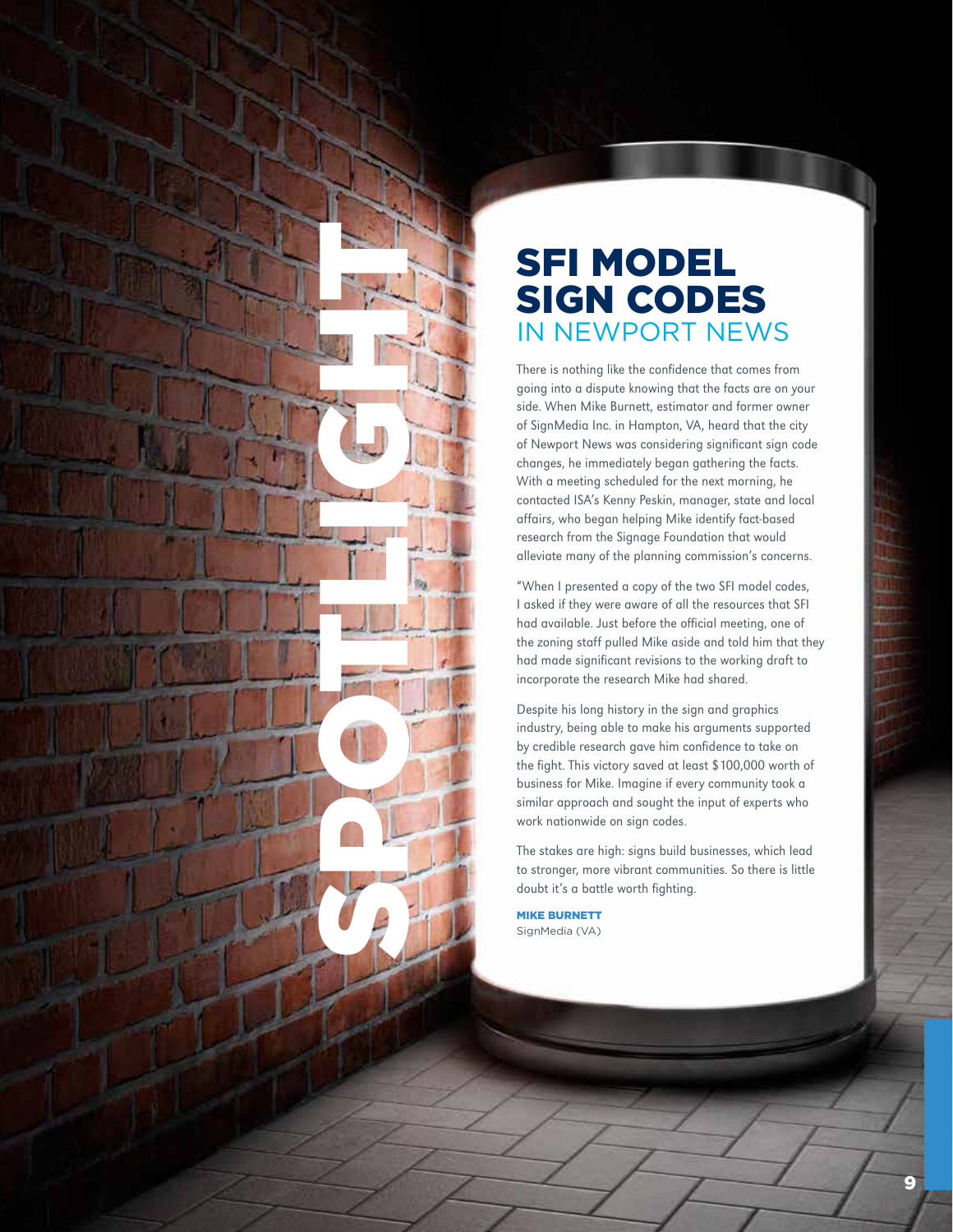#### 2015 NATIONAL SIGNAGE RESEARCH & EDUCATION CONFERENCE

#### NSREC 2015 HIGHLIGHTS BETTER SIGN CODES IN URBAN AREAS

The 2015 National Signage Research & Education Conference (NSREC) focused on how signage impacts the urban experience, with presentations providing information to help better understand the importance — and potential of urban signs to a community's vitality.

The conference, held October 2015 at the University of Oklahoma, is one of the Signage Foundation's signature events. Now in its seventh year, NSREC brings together academics, planners, consultants and designers to discuss issues related to on-premise signage.

Registrations for NSREC reflected faculty and students from various academic institutions, including University of Oklahoma, University of Cincinnati, Texas A&M, Michigan State University, Penn State, Ohio State University, Villanova University School of Business, University of New Mexico and the University of Arkansas. In addition, planners, business leaders, downtown officials, designers, architects, and sign and graphics industry representatives rounded out those in attendance.

NSCREC is the one event that brings together everyone interested in building vibrant communities through good sign practices into one place for education, dialogue and debate.

#### NSREC 2015 ATTENDEE FEEDBACK

| $\overline{\mathsf{N}}$ best ever     |
|---------------------------------------|
| <b>TOPICS VERY FOCUSED</b>            |
| <b>V STRONG CONTENT/PRESENTATIONS</b> |
| <b>TREMENDOUS TAKE-AWAY VALUE</b>     |
| <b>NE BALANCE IN CONTENT</b>          |
| COMPREHENSIVE RESEARCH                |
| $\mathbf{\nabla}$ ENGAGING SPEAKERS   |

#### OVER 90%

OF NSREC 2015 attendee survey respondents would recommend the event to a friend.

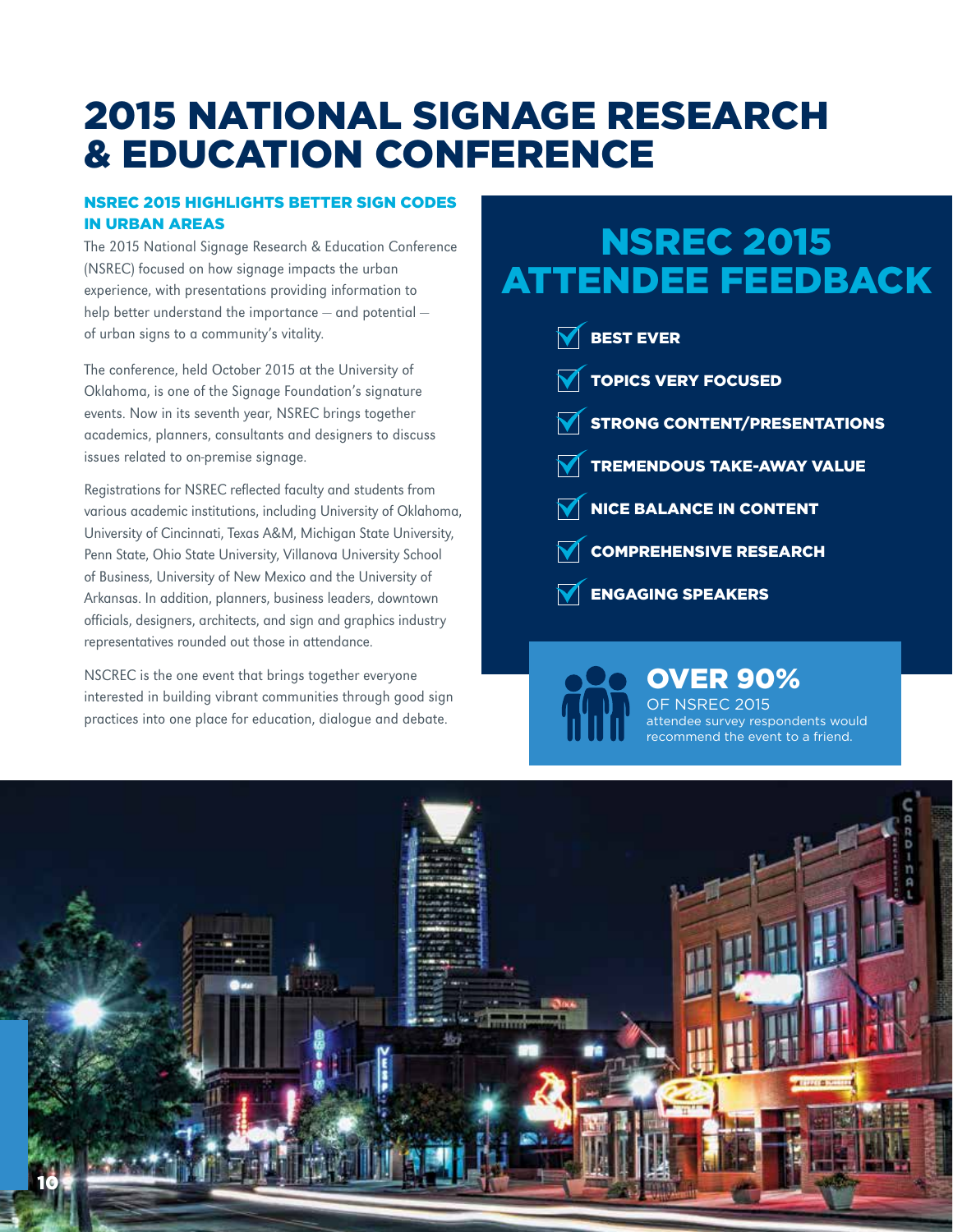### THANK YOU

SFI would like to thank the following companies and organizations for their generous support.

#### SIGNAGE FOUNDATION DONORS

3M General Offices All Signs, Inc. Allen Industies American Biltrite Inc. American Sign Museum Arizona Sign Association Becky Manning Bert Guinee Bill Winslow C.E. Monson Carolyn DeLorme Catherine Monson Charles Hampton's A-1 Signs, Inc. Christina Galgan Christopher Flejtuch Colorado Sign Association Danielle Lamphier Dave Miller Dave Watson David Onken Denco Charitable Fund Denco Sales Co. Duane Laska E.H. & Emma Jean McCarter Ebbie & Mary Phillips EDERA Electronic Display Manufacturers Association Encore Image Group, Inc. FastSigns International, Inc Federal Heath Sign Company France GE Lighting Solutions GE Matching Gifts

Gemini, Inc. George Marsh Granberry Solutions, Inc. Graphic Solutions Group Green Sign Company, Inc. Greg & Michele McCarter Gretchen Lofgren Henry Brown Hobbs Hutchinson Community Foundation International Sign Association J. Max Young James B. Turner James R. and Sharon B. Weinel Joe & Wendy Gibson Joe Rickman John Kunze John Yarger Josh Bunting K. Brian McNamara Karen Warr Kieffer & Company, Inc. Lauretano Sign Group Linda Taulbee Lori Anderson Luminous Neon, Inc. Marsh Matt Mele & Mark Steffen Mattatall Signs Limited Matthews Paint Max Young Michael & Cheryl Hobbs Michele McCarter Mid South Sign Association

Mid West Sign Supply Mike Kesti Michael E. Lauretano Mike Quigley Miratec Systems National Sign & Distributors Council National Sign Suppliers & Distributors Golf Tourney Nevada Sign Assocation North American Signs, Inc North Shore Sign Co. Inc. Northeast States Sign Association Northwest Sign Council Nova Polymers, Inc. Patty King Patty S. Herbin Paul Yesbeck Poyant Signs, Inc. PPG Industries Quality Quick Signs Ramsay Signs Rebecca Manning Rich Gottwald Richard J. Moore Robert Mattatall Robert (Bud) McCann Roger Williams Ron Seay Roy & Wanda Cox Samuel DiMeo Scott Fetzer Electrical Group Sign Age of Tampa Bay, Inc. Sign Comp

Sign Faces, LLC Signtronix, Inc. Sloan LED Southwest Sign Council ST Media Group Intl. Steel Art Company, Inc. Steve & Lynn Kieffer Talbott Center Associates, LLC Tecker International LLC Ted Wilson Time-O-Matic Transco To Go, LLC Trav-Ad Signs Tri-State Sign Association Tube Light Company, Inc. Tubelite United-Maier University of Cincinnati — Colleges of Business and DAAP US LED Ltd. Utah Sign Association Wade Swormstedt Wagner Zip-Change, Inc Walgreens Watchfire Signs by Time-O-Matic Whalen Properties, Inc. William Walker World Sign Associates World Sign Associates Division 4 YESCO Ziglin Sign, Inc.

#### IN-MEMORIA CONTRIBUTIONS

Gene Russell, by Tri-State Sign Association Members Maurice Poyant, by Richard Poyant of Poyant Signs



signage foundation, inc.

**DONATE** Consider being a part of those supporting SFI, visit www.givetoSFI.org to make a donation this year.